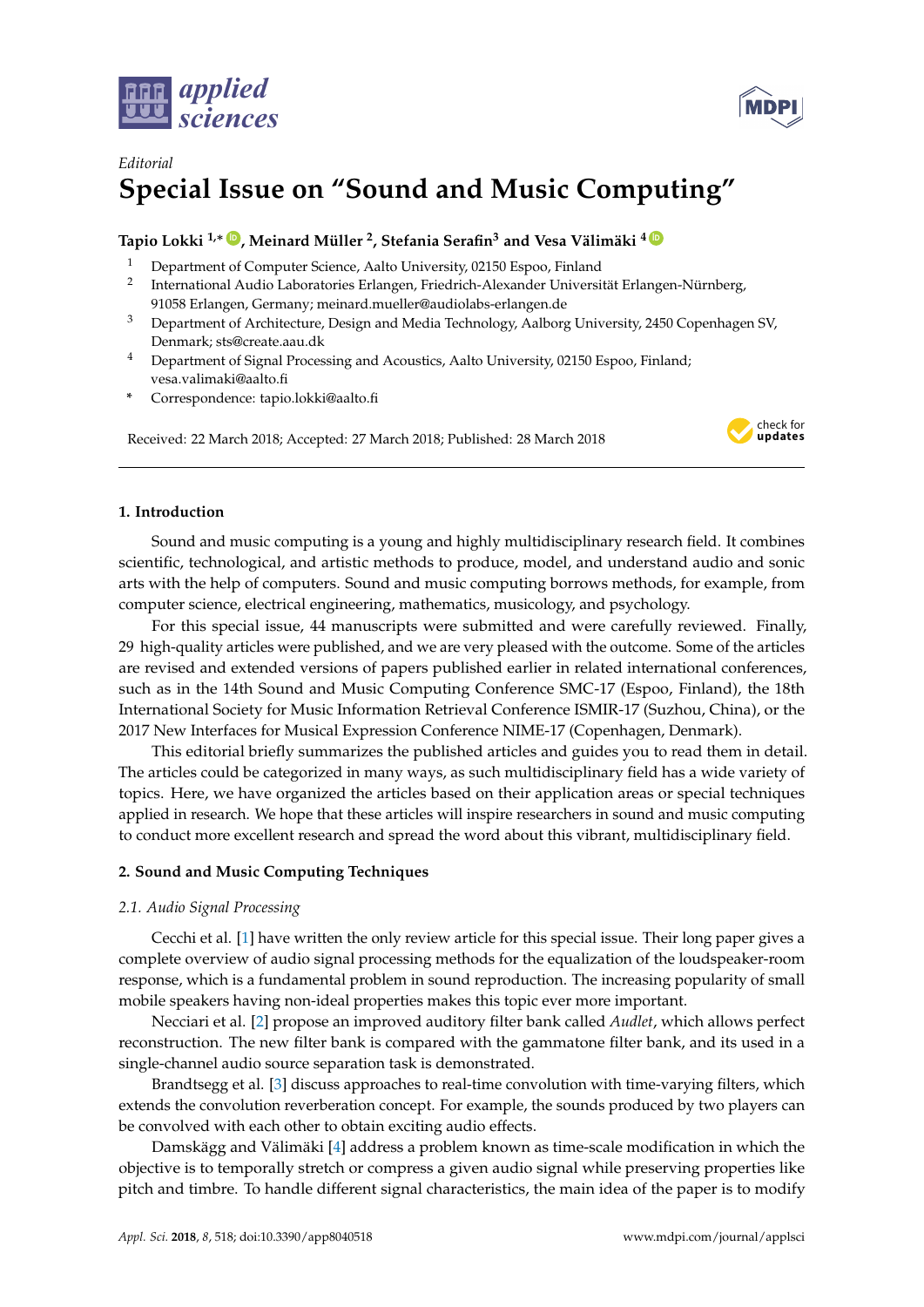the phase of the signal's time-frequency bins in an adaptive fashion using an implicit bin-wise fuzzy classification based on three classes (sinusoid, noise, transient).

Esqueda et al. [\[5\]](#page-3-4) present virtual analogue models of the Lockhart and Serge wavefolders. The input–output relationship of both circuits was digitally modeled using the Lambert-W function. Aliasing distortion is ameliorated using a first-order antiderivative method. An earlier version of this paper received a best paper award at the SMC-17 conference.

#### *2.2. Machine and Deep Learning*

Deep learning is a hot topic also in sound and music computing. In this special issue, there are several articles applying deep learning techniques to various problems. The article by Wang et al. [\[6\]](#page-3-5) describes an automatic music transcription algorithm combining deep learning and spectrogram factorization techniques. It is applied to a specific piano, and the results outperform the earlier methods in note-level polyphonic piano music transcription. Blaauw and Bonada [\[7\]](#page-3-6) describe a singing synthesizer based on deep neural networks called the Neural Parametric Singing Synthesizer (NPSS), which can generate high-quality singing when a musical score and lyrics are given as the input. The NPSS can learn the timbre and expressive features of a singer from a small set of recordings. Lee et al. [\[8\]](#page-3-7) discuss a learning approach based on convolutional neural networks (CNNs) to derive meaningful feature representations directly from the waveform of an audio signals (rather than using frame-based input representations such as the short-time Fourier transform). Such approaches are interesting in view of end-to-end music classifications tasks including genre classification and auto tagging. As one main contribution, the authors discuss the properties of the learned sample-level filters and show how their CNN-based learning approach behaves under certain downsampling and normalization effects.

Machine learning is also traditionally applied by many researchers. Green and Murphy [\[9\]](#page-3-8) report on spatial analysis of binaural room impulse responses. The results of this article indicate that neural networks are able to detect the direction of the direct sound, but are less accurate at predicting the direction of arrival of the reflections, even in quite simple cases. More work on this topic is needed, to be able to study room acoustics with machine learning. Lovedee-Turner and Murphy [\[10\]](#page-3-9) have collected a database of spatial sound recordings for the purpose of classification of acoustic scenes as well as the material for machine learning algorithms. To validate the database they also introduce a classifier that performs better than a traditional Mel-frequency-cepstral-coefficient classifier. The article by Pesek et al. [\[11\]](#page-3-10) introduces algorithmic concepts for modeling and detecting recurrent patterns in symbolically encoded music. Given a monophonic symbolic representation of a piece of music, the algorithm outputs a hierarchical representation of melodic patterns using an unsupervised learning procedure without the need of hard-coded rules from music theory. Also the comprehensive article by Bountouridis [\[12\]](#page-3-11) is concerned with pattern analysis of symbolic music representations. Inspired by multiple sequence alignment techniques that are well known in bioinformatics, the authors show how such methods can be adapted to symbolic music analysis. In particular, sequence alignment and retrieval techniques are used for measuring melodic similarities and for detecting musically interesting relations within song families. Carabez et al. [\[13\]](#page-3-12) study a brain-computer interface, which consists of headphones and an electroencephalography- or EEG-based measurement system, which registers the user's brain activity. Using machine learning techniques, they demonstrate promising results on reading from the user's mind the direction of arrival of sound stimuli.

## *2.3. Automatic Transcription and Programming*

Mcleod et al. [\[14\]](#page-4-0) address a central problem in music information retrieval known as music transcription: given an audio recording of a piece of music, the goal is to extract symbolic note parameters such as note onsets and pitches. In this article, the authors focus on a-cappella music recordings with four singers (bass, tenor, alto, soprano). Combining an acoustic model based on probabilistic latent component analysis (PLCA) and a music language model based on Hidden Markov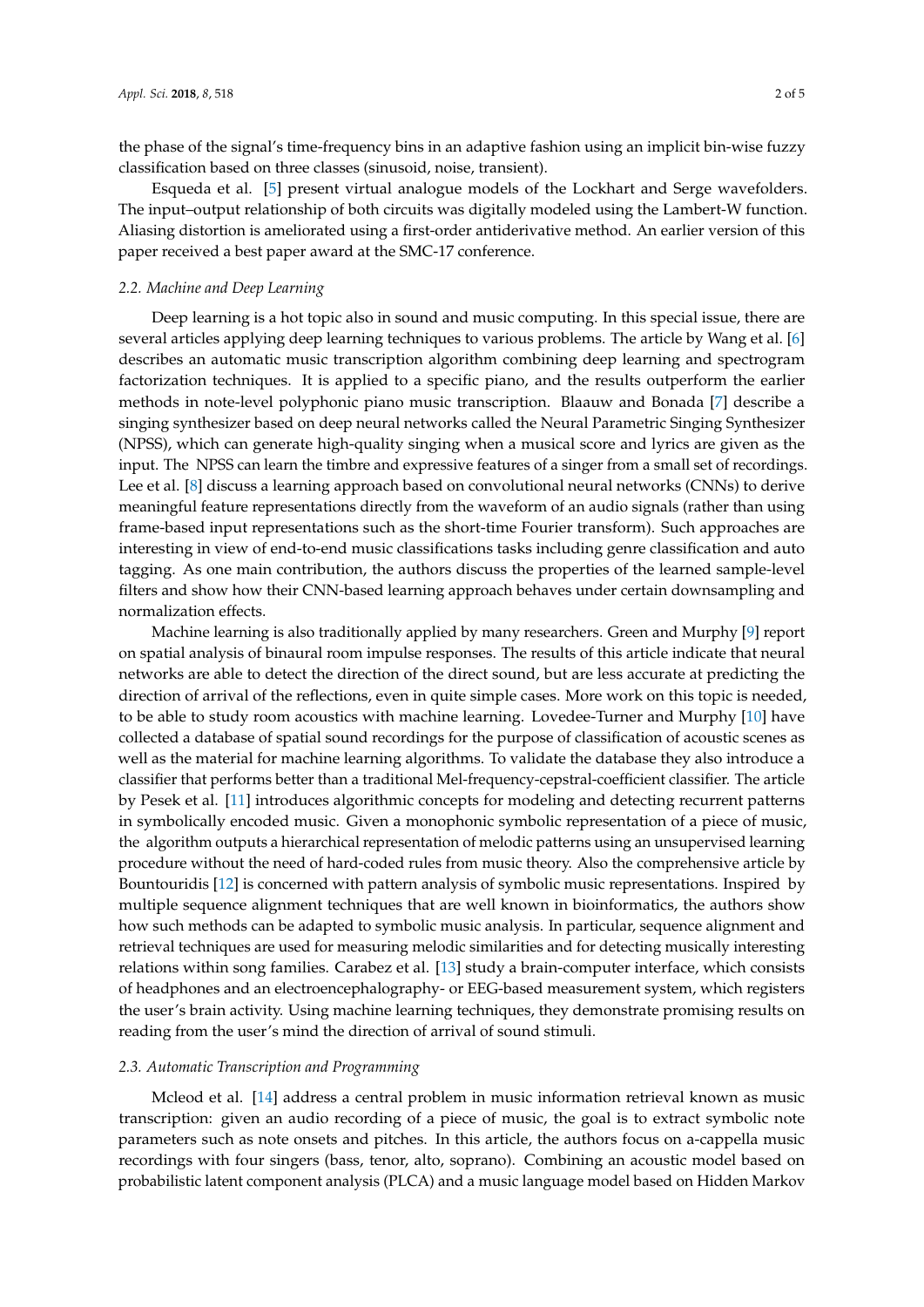Models (HMM), the authors present an approach for jointly tackling the problems of multi-pitch transcription as well as voice assignment.

Lazzarini [\[15\]](#page-4-1) presents a new framework for unit generator development for the computer music language Csound, introducing the concept of unit generators and opcodes, and its centrality with regards to music programming languages in general, and Csound in specific.

## **3. Sound and Music Computing Applications**

#### *3.1. Sound Synthesis and User Control*

Sound synthesis and control of novel and computer-based instruments are one of the main areas in sound and music computing. In Selfridge et al. [\[16\]](#page-4-2) several physical models of objects swinging through air are presented. Listening tests showed that the models were rated as plausible as recordings. Such models are particularly interesting when used in real-time audio-visual simulations. This is a revised and extended version of a paper winning a best paper award at SMC-17 Conference. Michon et al. [\[17\]](#page-4-3) present two original concepts: mobile device augmentation and hybrid instruments. Several tools, techniques, as well as thoughtful considerations and useful advices on how to design such instruments are presented. This paper is an extension of a paper that won the best paper award at the NIME-17 conference. The paper by MacRitchie and Milne [\[18\]](#page-4-4) investigates four different pitch layouts on the computer screen, and finds how easy or difficult it is to play melodies on each of them. Their results lead to novel design rules for such musical instruments. Kelkar and Jensenius [\[19\]](#page-4-5) asked people to listen to short melodies and move their hands as if their movement was creating the sound. The authors found that people tend to use one of six different mapping strategies. They also observed an interesting gender difference, as one of the strategies was more often used by women than by men.

#### *3.2. Audio Mixing and Audio Coding*

Wilson and Fazenda [\[20\]](#page-4-6) present a method to generate automatic audio mixes. The study concerns three audio processing activities: level-balancing, stereo-panning, and equalization. The presented work will pave the way to automatize the work of audio engineers, especially in object-based audio broadcasting.

Jia et al. [\[21\]](#page-4-7) propose an efficient, psychoacoustic coding method for multiple sound objects in a spatial audio scene. This technology can be applied to 3-D movies, spatial audio communication systems, and virtual classrooms.

#### *3.3. Games and Virtual Reality*

Hansen and Hiraga [\[22\]](#page-4-8) introduce and evaluate *Music Puzzle*, which is an audio-based game. Interestingly, they tested the game with different user groups. People with hearing loss had problems in a game that used speech, but less with a game based on music. In contrast, people with low engagement in music performed worse in a music game. Based on this study the authors could explain the impact of hearing acuity and musical experience on focused listening of different sounds.

Schaerlaeken et al. [\[23\]](#page-4-9) investigate the impact of playing for a virtual audience, both from the perspective of the player and the audience. The study highlights the use of immersive virtual environments as a research tool and a training assistant for musicians who are eager to learn how to cope with their anxiety in front of an audience.

Yiyu et al. [\[24\]](#page-4-10) discuss an audio processor architecture, which is suitable for rendering a virtual acoustic environment using a finite-difference approach. Such a system can be useful for providing realistic acoustic experiences for gaming or virtual reality.

Puomio et al. [\[25\]](#page-4-11) present a perceptual study on the effect of virtual sound source positions in spatial audio rendering using headphones with head-tracking. A listening test was conducted comparing optimized and non-optimized virtual loudspeaker setups in the simulations of a small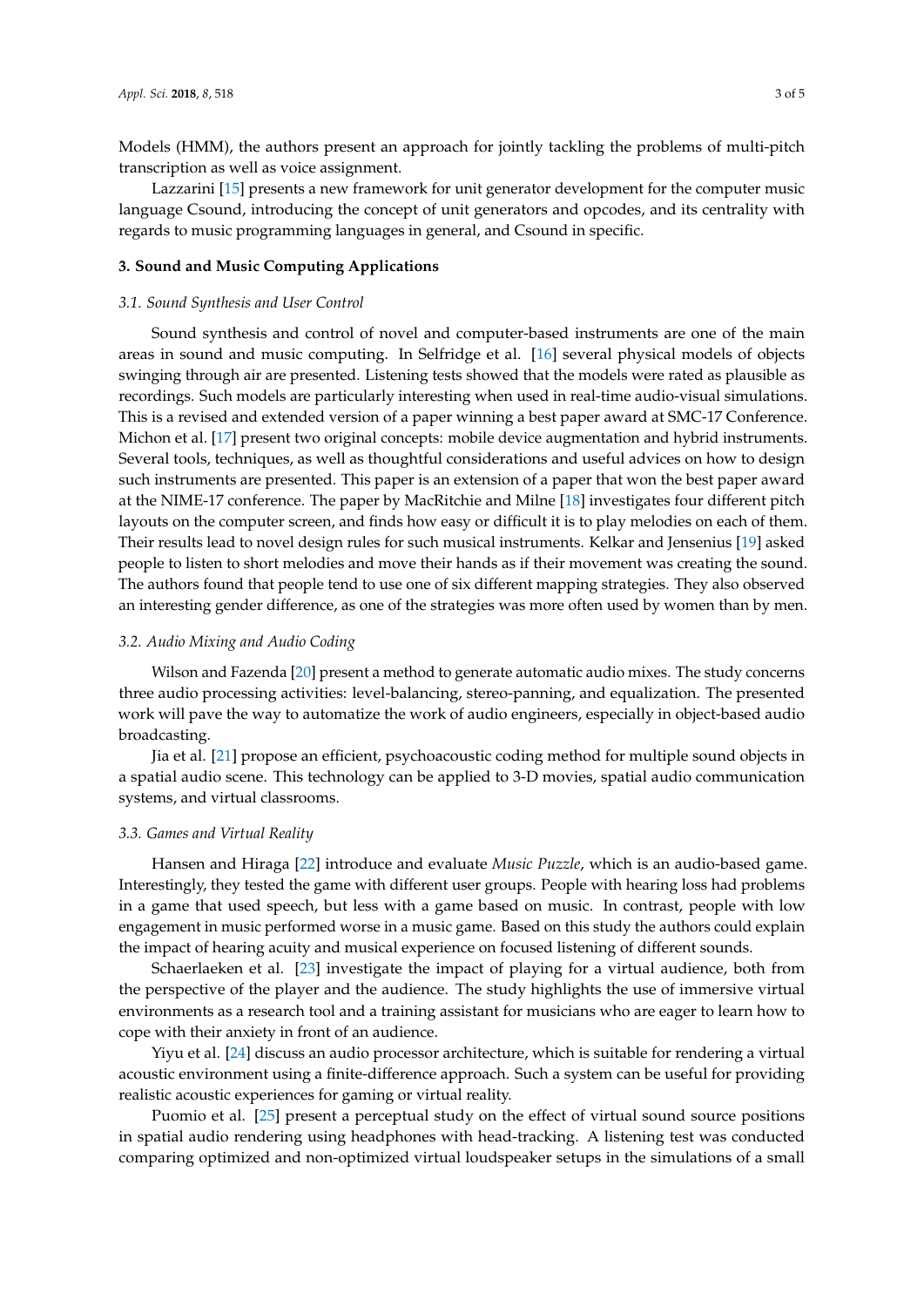room and a concert hall. Their results suggest that the simulation of a small room benefits more from the optimization of virtual source positions than a large room.

#### *3.4. Sonic Interaction, Musicology, and New Hardware*

Verde et al. [\[26\]](#page-4-12) investigate computational musicology for the study of tape music works, and existing computer vision techniques are applied to the analysis of such tracks.

Hayes and Stein [\[27\]](#page-4-13) present an approach to incorporate environmental factors within the field of site-responsive sonic art using embedded audio and data processing techniques. The main focus is on the role of such systems within an ecosystemic framework, both in terms of incorporating systems of living organisms, as well as sonic interaction design.

In Yağanoğlu and Köse [\[28\]](#page-4-14) a wearable vibration communication system for the deaf is presented. The wearable device proved to have a high success rate in localization tasks, which are problematic for deaf people.

Quintana-Suárez et al. [\[29\]](#page-4-15) authored an article on a sensor device that enables to remotely monitor the activity and health of elderly people. Such technology is generally called Ambient Assisted Living, and this article in particular presents a low-cost acoustic sensor.

# **4. Conclusions**

Overall the special issue shows the variety of topics researched by the sound and music community, ranging from spatial sound, sound processing, sonic interaction design, and music information retrieval to new interfaces for musical expression with applications in art, culture, gaming, and virtual and augmented reality.

**Conflicts of Interest:** The authors declare no conflict of interest.

### **References**

- <span id="page-3-0"></span>1. Cecchi, S.; Carini, A.; Spors, S. Room Response Equalization—A Review. *Appl. Sci.* **2018**, *8*, 16.
- <span id="page-3-1"></span>2. Necciari, T.; Holighaus, N.; Balazs, P.; Průša, Z.; Majdak, P.; Derrien, O. Audlet Filter Banks: A Versatile Analysis/Synthesis Framework Using Auditory Frequency Scales. *Appl. Sci.* **2018**, *8*, 96.
- <span id="page-3-2"></span>3. Brandtsegg, Ø.; Saue, S.; Lazzarini, V. Live Convolution with Time-Varying Filters. *Appl. Sci.* **2018**, *8*, 103.
- <span id="page-3-3"></span>4. Damskägg, E.P.; Välimäki, V. Audio Time Stretching Using Fuzzy Classification of Spectral Bins. *Appl. Sci.* **2017**, *7*, 1293.
- <span id="page-3-4"></span>5. Esqueda, F.; Pöntynen, H.; Parker, J.D.; Bilbao, S. Virtual Analog Models of the Lockhart and Serge Wavefolders. *Appl. Sci.* **2017**, *7*, 1328.
- <span id="page-3-5"></span>6. Wang, Q.; Zhou, R.; Yan, Y. A Two-Stage Approach to Note-Level Transcription of a Specific Piano. *Appl. Sci.* **2017**, *7*, 901.
- <span id="page-3-6"></span>7. Blaauw, M.; Bonada, J. A Neural Parametric Singing Synthesizer Modeling Timbre and Expression from Natural Songs. *Appl. Sci.* **2017**, *7*, 1313.
- <span id="page-3-7"></span>8. Lee, J.; Park, J.; Kim, K.L.; Nam, J. SampleCNN: End-to-End Deep Convolutional Neural Networks Using Very Small Filters for Music Classification. *Appl. Sci.* **2018**, *8*, 150.
- <span id="page-3-8"></span>9. Green, M.C.; Murphy, D. EigenScape: A Database of Spatial Acoustic Scene Recordings. *Appl. Sci.* **2017**, *7*, 1204.
- <span id="page-3-9"></span>10. Lovedee-Turner, M.; Murphy, D. Application of Machine Learning for the Spatial Analysis of Binaural Room Impulse Responses. *Appl. Sci.* **2018**, *8*, 105.
- <span id="page-3-10"></span>11. Pesek, M.; Leonardis, A.; Marolt, M. SymCHM—An Unsupervised Approach for Pattern Discovery in Symbolic Music with a Compositional Hierarchical Model. *Appl. Sci.* **2017**, *7*, 1135.
- <span id="page-3-11"></span>12. Bountouridis, D.; Brown, D.G.; Wiering, F.; Veltkamp, R.C. Melodic Similarity and Applications Using Biologically-Inspired Techniques. *Appl. Sci.* **2017**, *7*, 1242.
- <span id="page-3-12"></span>13. Carabez, E.; Sugi, M.; Nambu, I.; Wada, Y. Identifying Single Trial Event-Related Potentials in an Earphone-Based Auditory Brain-Computer Interface. *Appl. Sci.* **2017**, *7*, 1197.